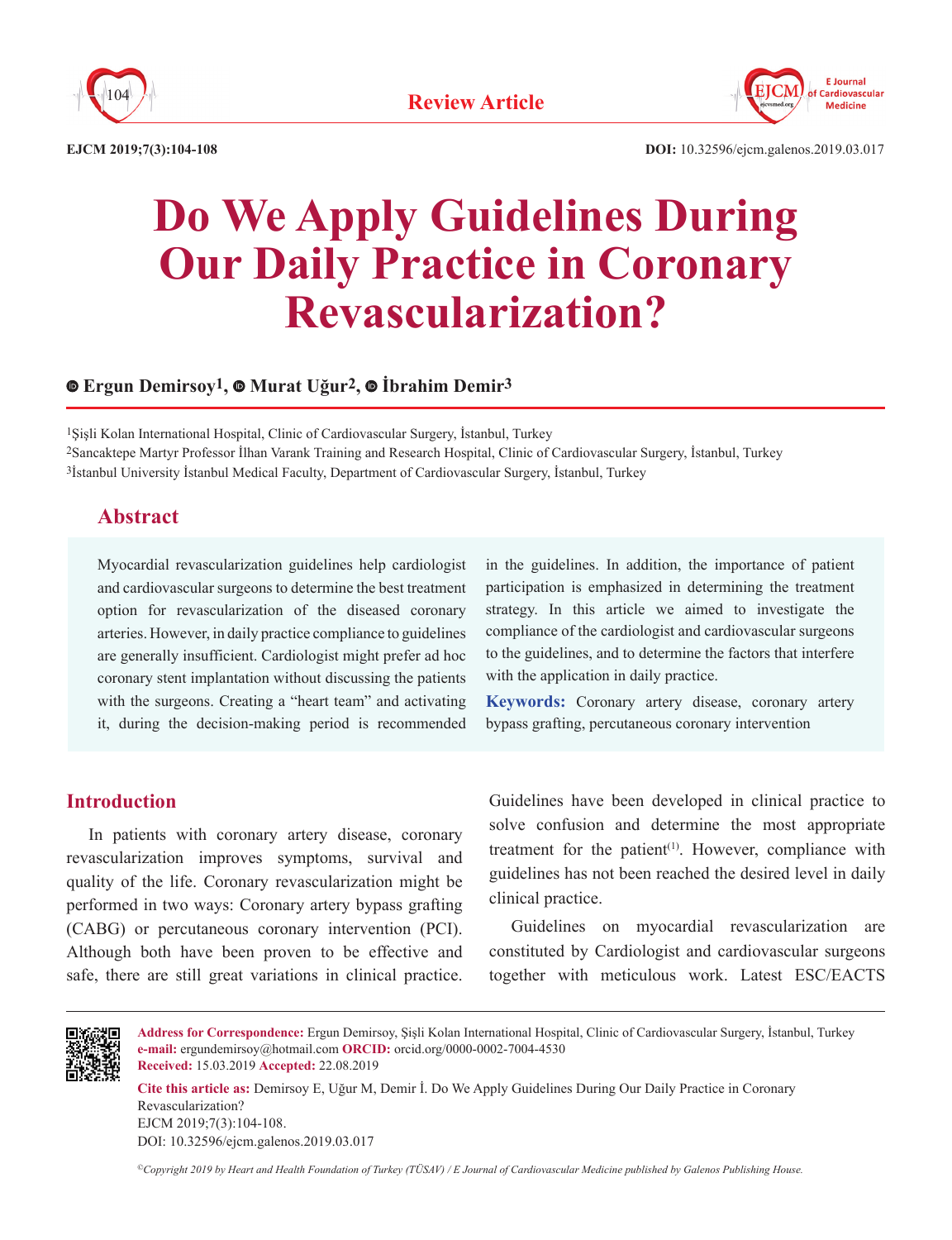

guidelines related to myocardial revascularization which was published in 2018, was prepared using 786 references(2). In order to constitute the current Guidelines, Task Force performed a systematic review of all randomized controlled trials performed since 1980, comparing different revascularization strategies and retrieved at least 100 RCTs involving almost 90,000 patients(2).

Guidelines help health care professionals to individualize their decision for all patients. However, patients should play active role in the decision-making process about the treatment strategy, especially in the presence of the conflict among different treatment options (Table 1). During determination of the treatment strategy, not only the results of the studies and the physician's evaluation, but also the active participation of the patient results in better outcomes(2).

In routine daily practice mostly, cardiologists decide for PCI during the coronary angiography. Cardiologists consult the patient to a surgeon if the patient is not suitable for single stage procedure. Also, consultant cardiovascular surgeon decides and gives information about the process

| Table 1. Recommendation for decision making process $^{(2)}$ |  |  |
|--------------------------------------------------------------|--|--|
|--------------------------------------------------------------|--|--|

| <b>Recommendation</b>                                                                                                                                                                                                                                 | Class <sup>a</sup> | Levelb |
|-------------------------------------------------------------------------------------------------------------------------------------------------------------------------------------------------------------------------------------------------------|--------------------|--------|
| It is recommended that patients undergoing<br>coronary angiography are informed about<br>benefits and risks, as well as potential<br>therapeutic consequences, ahead of the<br>procedure                                                              |                    | C      |
| It is recommended that patients are<br>adequately informed about short- and long-<br>term benefits and risks of the revascularization<br>procedure with information about local<br>experience and allowed enough time for<br>informed decision-making |                    | C      |
| It is recommended that institutional protocols<br>are developed by the Heart Team to<br>implement the appropriate revascularization<br>strategy in accordance with current Guidelines                                                                 |                    | C      |
| In PCI centres without on-site surgery, it is<br>recommended that institutional protocols are<br>established with partner institutions providing<br>cardiac surgery                                                                                   |                    | $\cap$ |
| <sup>a</sup> Class of recommendation, <sup>b</sup> Level of evidence, PCI: Percutaneous<br>coronary intervention                                                                                                                                      |                    |        |

to the patients who are candidates for surgery, instead of council decision. In stable complex coronary artery diseases, multidisciplinary decision-making has become more important in determining optimal treatment strategy. However, it is still not widely used. As a result, there are variations in the PCI/CABG application rates due to physician-related factors. Daily practice is changed due to increasing concerns about treatment practices that are not in accordance with the established criteria.

In this article, it is aimed to emphasize the importance of the council in which the patient is involved in decision making process by drawing attention to the applications in real life.

## **Results**

Guidelines have three basic features in general: They address almost all clinical scenarios that a clinician may encounter; importance of multidisciplinary approach of the heart team; importance of patients' information<sup>(3)</sup>. Collaboration of the patient and health professionals is important to cope up with the complications after the procedure. However, it was found that, in the patients undergoing PCI and CABG alternative therapies were not discussed in 70% of PCI patients, and in 60% of CABG patients(4).

Hannan et al. $(5)$  investigated the impact of evidencebased guidelines on referral decisions in daily practice with evaluating a total of 16,000 patients who had undergone catheterization in hospitals of New York. Of the patients who were indicated for CABG, only 53% were recommended for CABG and 34% were recommended for PCI. Otherwise, of the patients indicated for PCI, 94% were recommended for PCI. Patients who were indicated for both CABG surgery and PCI, 93% were recommended for PCI and only 5% for CABG (Table 2).

Drug eluting stents encouraged cardiologists to perform PCI in the patients with Class I indication for  $CABG^{(6)}$ . Currently, the rates of CABG and PCI applications have been varied considerably due to physican-related factors. A significant number of patients do not receive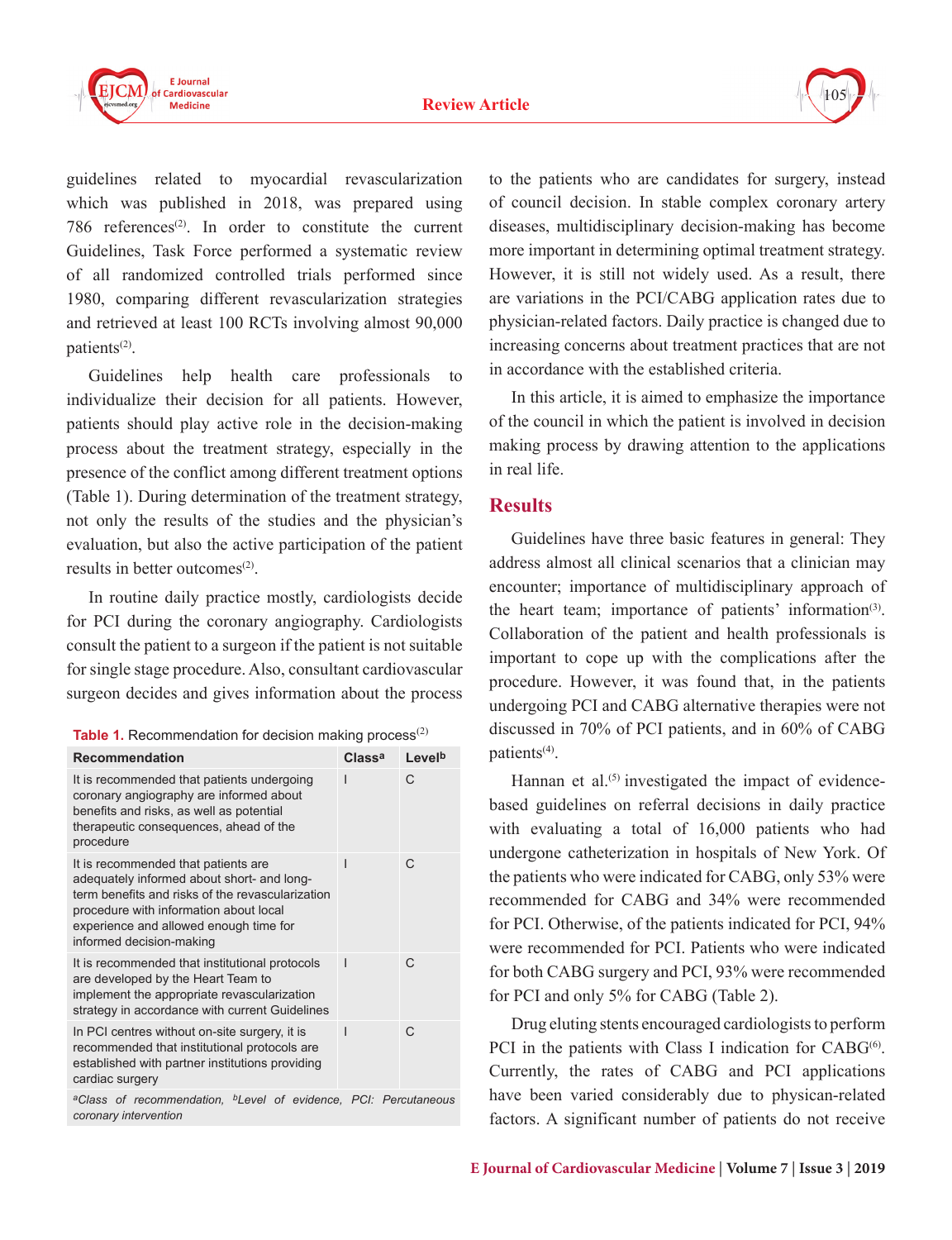



treatment on the basis of common consensus guideline. This is sometimes an obstacle for patients to receive the optimum treatment. Most appropriate way to cope up with this problem is to do final decision with discussion by cardiologists and surgeons ''Heart Team'', and taking the opinion of patients especially for the complex disease. In this century, patients can easily reach information about their disease from the internet and media. This increases patient expectations and they want to be informed about all treatment options. Transparency about the treatment options and cooperation with the patient will improve patient's satisfaction during the treatment period $(7)$ .

Performing therapeutic intervention in the same procedure with diagnostic angiography is named as ad hoc. Patient might be treated at single stage with decreased complication rates related to the second procedure. Patient with LMCA or proximal LAD and three vessel disease should be discussed by the heart team instead of ad hoc PCI $(2)$ . In the evaluation of more than 45,000 patients, revascularization rates and mortality in 3 years were significantly higher in ad hoc procedure $(8)$ . Also, it was revealed that 30% of patients who were candidates for CABG referred to ad hoc procedure<sup> $(2,8)$ </sup>.

Desai et al.<sup>(9)</sup> evaluated the patients who had undergone PCI or CABG and their optimal treatment recommendation according to the ACC/AHA guidelines. While 90% of the patients who had undergone CABG were appropriate for revascularization, this rate was 36% for PCI. It was found that 14% of the patients with PCI were inappropriate, and 50% were uncertain according to the guidelines.

After determining Appropriate Use Criteria in 2009, inappropriate intervention rate of non-acute PCI was decreased from 26% to 13%. However, inappropriate PCI still persists in different levels (from 5.9% to 23%) in different hospitals $(10)$ . It was revealed that physicians do not mention alternative treatment options in 59% of CABG patients and  $68\%$  of PCI patients<sup>(4)</sup>. In contrast, 4,684 patients who had undergone CABG was evaluated and it was found that 98.6 (87.7% Class I and 10.9% Class II) of the operations were appropriate $(11)$ .

In the guidelines, development of the "heart team" protocol and discussing the benefits and risks of the revascularization procedures are recommended as Class 1 indication(2). The member of the heart team should include at least one cardiac surgeon, one interventional, and one non-interventional cardiologist<sup>(12)</sup>. The "heart team" application has emerged to determine the optimal treatment strategy for patients with stable complex coronary artery disease. However, in daily practice ''Heart Team'' concept is not widespread due to physician-related factors. Approach to the patients with stable, complex coronary artery disease varies between the countries. While PCI/CABG ratio was 0.67 in Mexico, it was increased to 8.63 in Spain. Even within the same health care system, a large difference in PCI-to-CABG ratios has been reported across different regions<sup>(13)</sup>. As a member of the heart team, cardiologist should be in cooperation with cardiovascular surgeon for decision making based on the guidelines<sup>(3)</sup>.

In the comparison of CABG and PCI for 5 years follow up of the SYNTAX trial; myocardial infarction

| <b>TANIC 4.</b> Companion of revascular zation procedure and <i>FOOTTER INTERNATION</i> TO valification recommissioning |                                      |                                     |                          |                                      |                  |  |
|-------------------------------------------------------------------------------------------------------------------------|--------------------------------------|-------------------------------------|--------------------------|--------------------------------------|------------------|--|
| <b>ACC / AHA indications vs</b><br>catheterization recommendation                                                       | $CABG, n$ $\left(\frac{9}{6}\right)$ | PCI, $n$ $\left(\frac{9}{6}\right)$ | Medical treatment, n (%) | None, $n$ $\left(\frac{9}{6}\right)$ | Total, $n$ $%$ ) |  |
| <b>CABG</b>                                                                                                             | 712 (53)                             | 455 (34)                            | 156(12)                  | 14(1)                                | 1337 (100)       |  |
| <b>PCI</b>                                                                                                              | 124(2)                               | 5660 (94)                           | 255(4)                   | 12(51)                               | 6051 (100)       |  |
| <b>CABG and PCI</b>                                                                                                     | 84(5)                                | 1608 (93)                           | 26(2)                    | 4(1)                                 | 1722 (100)       |  |
| <b>Neither CABG or PCI</b>                                                                                              | 70(6)                                | 261(21)                             | 873 (71)                 | 19(2)                                | 1223 (100)       |  |
| <b>Total</b>                                                                                                            | 990 (10)                             | 7984 (77)                           | 1310 (13)                | 49(1)                                | 10,333 (100)     |  |
|                                                                                                                         |                                      |                                     |                          |                                      |                  |  |

**Table 2.** Comparison of revascularization procedure and ACC / AHA indications vs catheterization recommendation(5)

*CABG: Coronary artery bypass grafting, PCI: Percutaneous intervention, ACC: American College of Cardiology, AHA: American Hospital Association*

#### **Demirsoy et al. Compliance of Guidelines for Coronary Revascularization**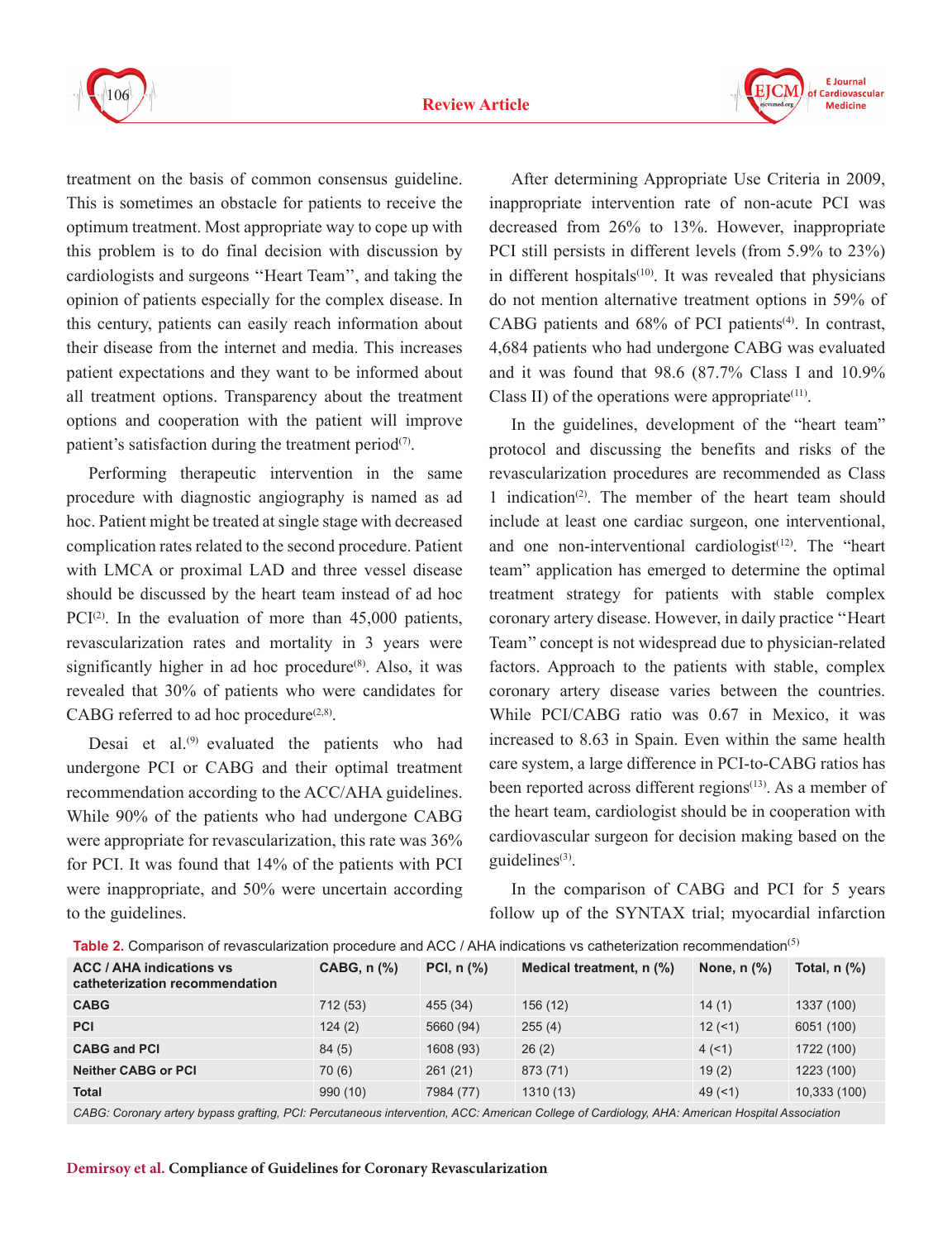



(3.8% vs 9.7%) repeat revascularization (13.7% vs 25.9%), all-cause mortality (11.4% vs 13.9%) were significantly high in PCI patients. While MACCE scores were similar in the patients with low SYNTAX score, MACCE score was significantly high with PCI in the patients with intermediate and high  $\text{scores}^{(14)}$ . In 3-vessel disease and/or left main coronary patients, CABG has superiority to PCI with lower rates of death, myocardial infarction and repeat revascularization. CABG is still best treatment option in 71% patients according to the fiveyear results of SYNTAX<sup>(15)</sup>. Similarly, in the comparison of the 3 years follow up of the everolimus-eluting stents and CABG, although mortality rates were similar, myocardial infarction and repeat revascularization rates remained higher in PCI group $(16)$ . CABG should be the gold standard for the coronary revascularization. PCI might be an alternative in the patients with low SYNTAX  $scores<sup>(14)</sup>$ .

Recent guidelines recommend approach to the CAD with the guidance of SYNTAX score (Table 3). Clinical condition of the patients, comorbidities and confounding factors such as diabetes should be evaluated by the heart team in the decision process $(10)$ .

### **Table 3.** Recommendation for revascularization procedure<sup>(2)</sup>

## **Conclusion**

Currently, more or less than necessary and improper myocardial revascularization is still frequently encountered and significant differences are observed between different geographic regions and hospitals. Underuse of revascularization when it is necessitated  $increases$  mortality<sup>(16)</sup>. Performing optimal technique is important to improve postoperative outcomes. It is obvious that the wide variations of the interventions are related to the physician and this will be turned into a necessity for reimbursement by a health system (state and private) in the near future. In other words, it will be attempted to ensure that the practices are patient-based rather than physician-based<sup>(11)</sup>.

A well-balanced multidisciplinary "Heart Team" consisting of clinical cardiologist, interventional cardiologist and cardiac surgeon helps to better interpret the data, to apply appropriate treatment according to the guidelines and to make a more objective and uniform decision by considering the experiences and patient preferences<sup> $(17,18)$ </sup>. In our hospital we discussed the gray zone patients by the heart team with the patients' clinical

| <b>Disease</b>                                                    |                    | <b>CABG</b>                            |                    | <b>PCI</b>         |  |
|-------------------------------------------------------------------|--------------------|----------------------------------------|--------------------|--------------------|--|
|                                                                   | Class <sup>a</sup> | Levelb                                 | Class <sup>a</sup> | Level <sup>b</sup> |  |
| <b>One vessel CAD</b>                                             |                    |                                        |                    |                    |  |
| With proximal LAD stenosis                                        |                    | $\overline{A}$                         |                    | $\overline{A}$     |  |
| <b>Two vessel CAD</b>                                             |                    |                                        |                    |                    |  |
| With proximal LAD stenosis                                        |                    | B                                      |                    | $\mathsf{C}$       |  |
| <b>Left main CAD</b>                                              |                    |                                        |                    |                    |  |
| Left main disease with low SYNTAX score (0-22)                    |                    | $\overline{A}$                         |                    | $\overline{A}$     |  |
| Left main disease with intermediate SYNTAX score (23-32)          |                    | $\overline{A}$                         | <b>Ila</b>         | A                  |  |
| Left main disease with high SYNTAX score (>33)                    |                    | $\overline{A}$                         | III                | $\overline{A}$     |  |
| Three-vessel CAD without diabetes mellitus                        |                    |                                        |                    |                    |  |
| Three-vessel disease with low SYNTAX score (0-22)                 |                    | $\overline{A}$                         |                    | $\overline{A}$     |  |
| Three-vessel disease with intermediate or high SYNTAX score (>22) |                    | $\overline{A}$                         | III                | $\overline{A}$     |  |
| Three-vessel CAD with diabetes mellitus                           |                    |                                        |                    |                    |  |
| Three-vessel disease with low SYNTAX score (0-22)                 |                    | $\overline{A}$                         | I <sub>1</sub>     | $\overline{A}$     |  |
| Three-vessel disease with intermediate or high SYNTAX score (>22) |                    | $\overline{A}$                         | III                | $\overline{A}$     |  |
|                                                                   |                    | $\mathbf{r}$ $\mathbf{r}$ $\mathbf{r}$ |                    |                    |  |

*aClass of recommendation, bLevel of evidence, PCI: Percutaneous coronary intervention, LAD: Left anterior descending, CAD: Coronary artery disease*